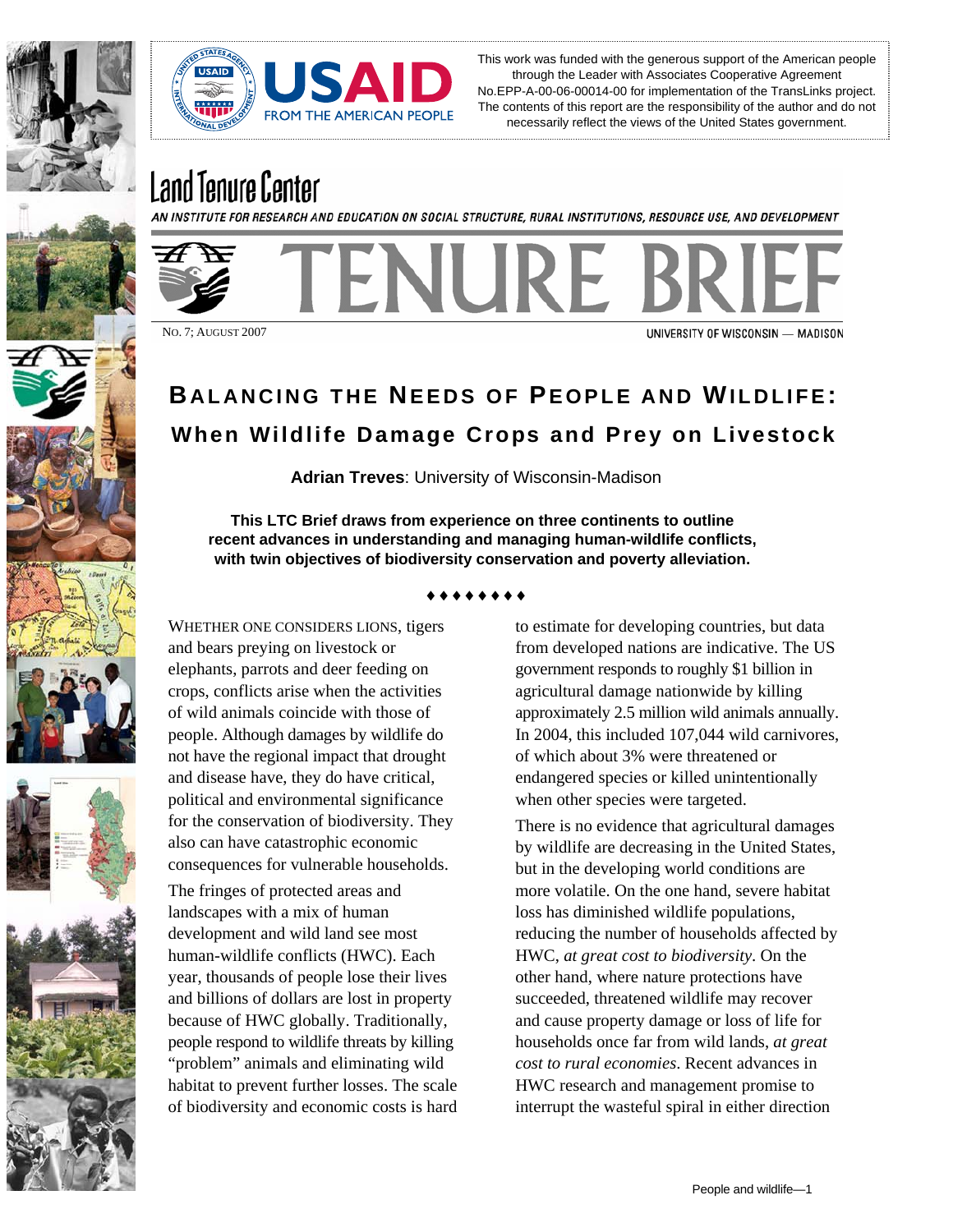and simultaneously promote biodiversity conservation and poverty alleviation.

Over the past two decades, scientific research has identified a handful of principles of HWC and distilled a number of recommendations for management. This brief outlines the wildlife dimensions of HWC, reviews our understanding of affected people's perceptions of risk and resolution, traces paths to successful intervention through participatory planning and co-management, and examines the key role of research in the resolution of HWC.

## **Wildlife dimensions: the behavior of problem individuals**

The fate of wildlife depends on human tolerance for them. Thus HWC is now seen as a major challenge for conservation, particularly for large animals that require large areas and often exploit the same resources as do people. In the case of large carnivores, few protected areas are large enough to support a viable population and the predominant causes of mortality in all carnivore populations studied thus far come from humans.

Worldwide, spatial analyses emphasize the patchy nature of conflict with wildlife. Some localities will suffer heavy losses while others go unscathed. Indeed, a minority of individual large mammals pose a threat to crops, livestock or people, just as a minority of households suffer the majority of losses. The patchiness of HWC reduces the costeffectiveness of large-scale and non-selective wildlife control efforts. For example, culling has repeatedly failed as the problem wildlife were missed and uninvolved animals were removed. However, people often perceive lethal methods as a "final" solution, so other approaches may require persuasion, a subject addressed in detail in the next section.

Also "problem" animals change their behavior when living in and around human property. Timing their activities, modifying vocal behavior and choosing micro-sites to avoid detection and reprisals by people have all been reported. The elusiveness and wariness of problem carnivores is legendary. For example, in Ecuador, nine Andean bears were killed by local farmers before they felt satisfied that they had eliminated the single bear believed to be attacking cattle. In sum, identifying likely culprits in HWC is a critical step in protecting a wildlife population from disproportionate

## **Definitions**

**Co-management**: Management shared between affected communities and governmental agencies or NGOs.

- **Coping mechanisms**: Steps taken to reduce individual or household vulnerability, which range from individualized self-protection to collective insurance based on social reciprocity. The former depend heavily on individual access to land, labor, and capital, which depend in turn on wealth and political influence. By contrast, communal coping mechanisms depend on kinship networks, traditions of sharing, reciprocity, and joint land management.
- **Local stakeholders**: Affected communities and the nationally appointed authorities charged with wildlife management at a site. While it can be a challenge to identify the appropriate unit of social organization to be involved in management, the natural and obvious unit is composed of the individuals and households affected by human-wildlife conflict in a given locality.

**Management**: Planning, intervention, and monitoring (including baseline applied research).

**Risk**: The likelihood of loss for a given locality. (Compare to "vulnerability.")

**Vulnerability**: Individual or household capacity to cope with risk.

**Wildlife**: This brief focuses on terrestrial vertebrates (larger than one kilogram) rather than smaller organisms that typically produce greater economic losses, because larger organisms pose a greater immediate physical threat and provoke more political strife between environmental interests and other stakeholder groups.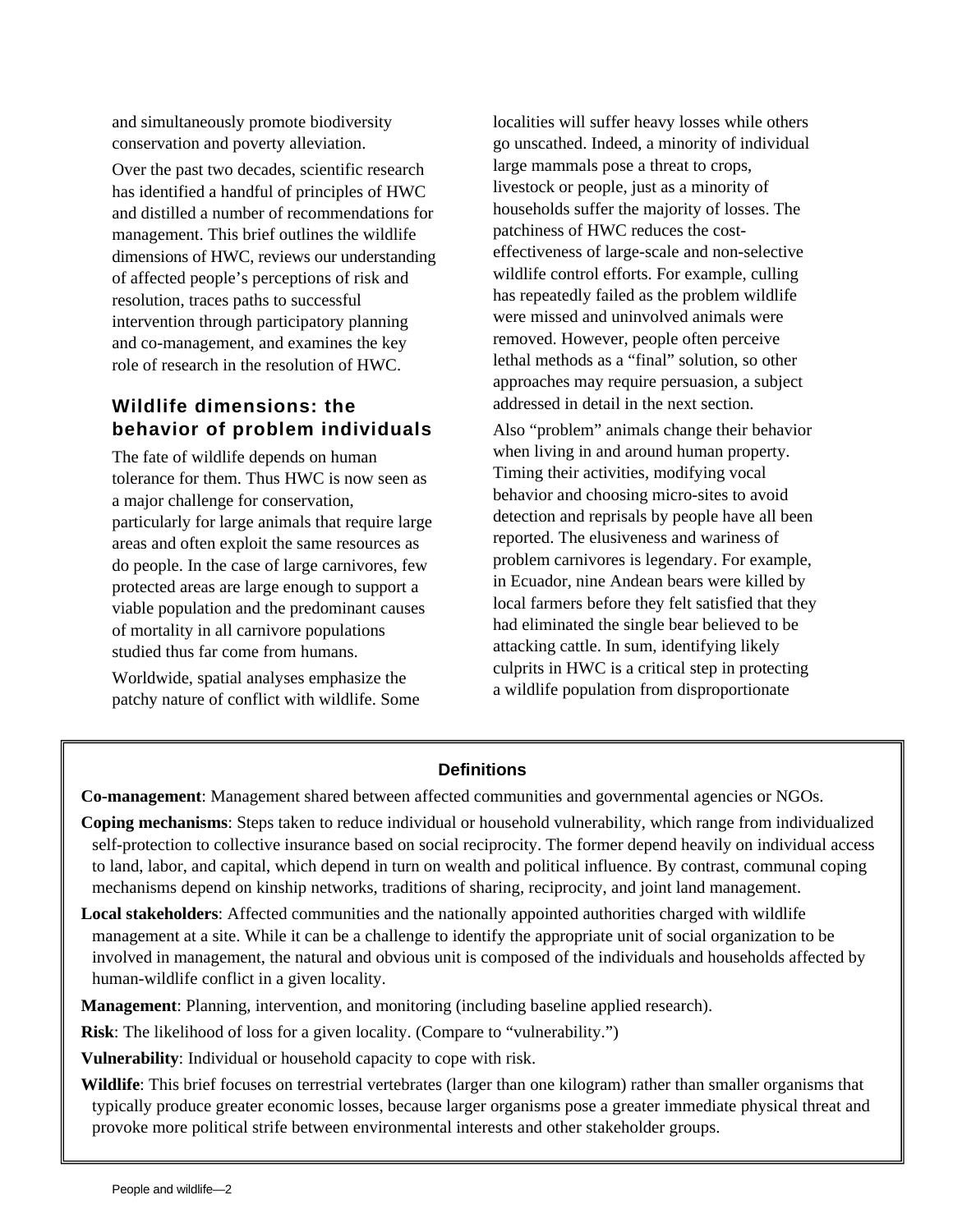human retaliation. It is also a step that typically requires research.

Even selective lethal control of wildlife may not be cost-effective, if new animals quickly replace the ones removed, and if distinguishing the culprits from uninvolved animals is fraught with error, as is usually the case. Thus, nonlethal deterrence may be more cost-effective and is usually preferable from a biodiversity conservation standpoint as well.

Wild animals are usually neophobic—wary of new stimuli. Thus, the most successful nonlethal interventions are varied and flexible, using several different deterrents in combination or serially in order to avoid habituation by wildlife. Because a wild animal deflected from one property may move to another, non-lethal deterrents should usually be applied to multiple, neighboring properties. However, the full extent of such installation (for example, fencing) should reflect the ranging behavior of the problem animal, not some sociopolitical unit. This may require working across jurisdictions, which emphasizes the potential benefits of stakeholder participation in planning.

## **Human dimensions: vulnerability and perceptions**

HWC can turn affected communities against wildlife conservation initiatives and, in some cases, cause local governments to de-gazette protected areas. Local resentment over damage by wildlife can preclude discussion of other environmental issues, such as soil erosion, pollution, and water management. Downplaying or ignoring the problem can generate added resentment.

Perceptions of HWC influence complaints, tolerance for wildlife, approval of management, and cooperation in proposed solutions. Local perceptions of HWC are complementary to systematic, scientific measures of loss and equally important in managing the problem. Three reasons for this follow.

#### **Catastrophic losses versus averages.**

Perceptions are shaped by catastrophic events more than frequent, small-scale losses, notwithstanding the higher cumulative, economic costs of the latter. By contrast, most scientific studies of HWC emphasize averages, not extremes. Regional averages can mask the few individuals or households suffering devastating losses. For example, elephants can cause catastrophic damage to a farm but few are affected and only rarely. Yet many farmers will complain bitterly about elephants whereas few mention widespread, chronic losses caused by monkeys.

**Time scale and spatial scale.** Human perceptions may be distilled from long memories and stories from distant associates. This breadth and depth is rarely captured in scientific studies, which usually sample a smaller area over a briefer period.

**Audiences.** Affected communities and lay audiences often find personal stories more convincing or comprehensible than scientific data. By contrast, systematic measures can be more compelling to authorities, scientists and outsiders, who may want to see quantitative evidence before investing time and effort.

**Perceptions are a management reality.**  Perceptions of HWC may shape expectations about proposed interventions. In Japan, a majority of surveyed farmers opposed lethal control of suspected crop-raiding monkeys because the monkeys were perceived as physically similar to humans. Furthermore, because perceptions are shaped by catastrophic, rare events more than by smallscale, frequent events, successful interventions against common, small-scale damages may not reduce complaints about HWC, even if economic losses are significantly lessened. Similarly, some highly effective interventions may clash with sociopolitical norms of behavior or cultural traditions.

Interventions against HWC should not appear one-sided in addressing human behavior; this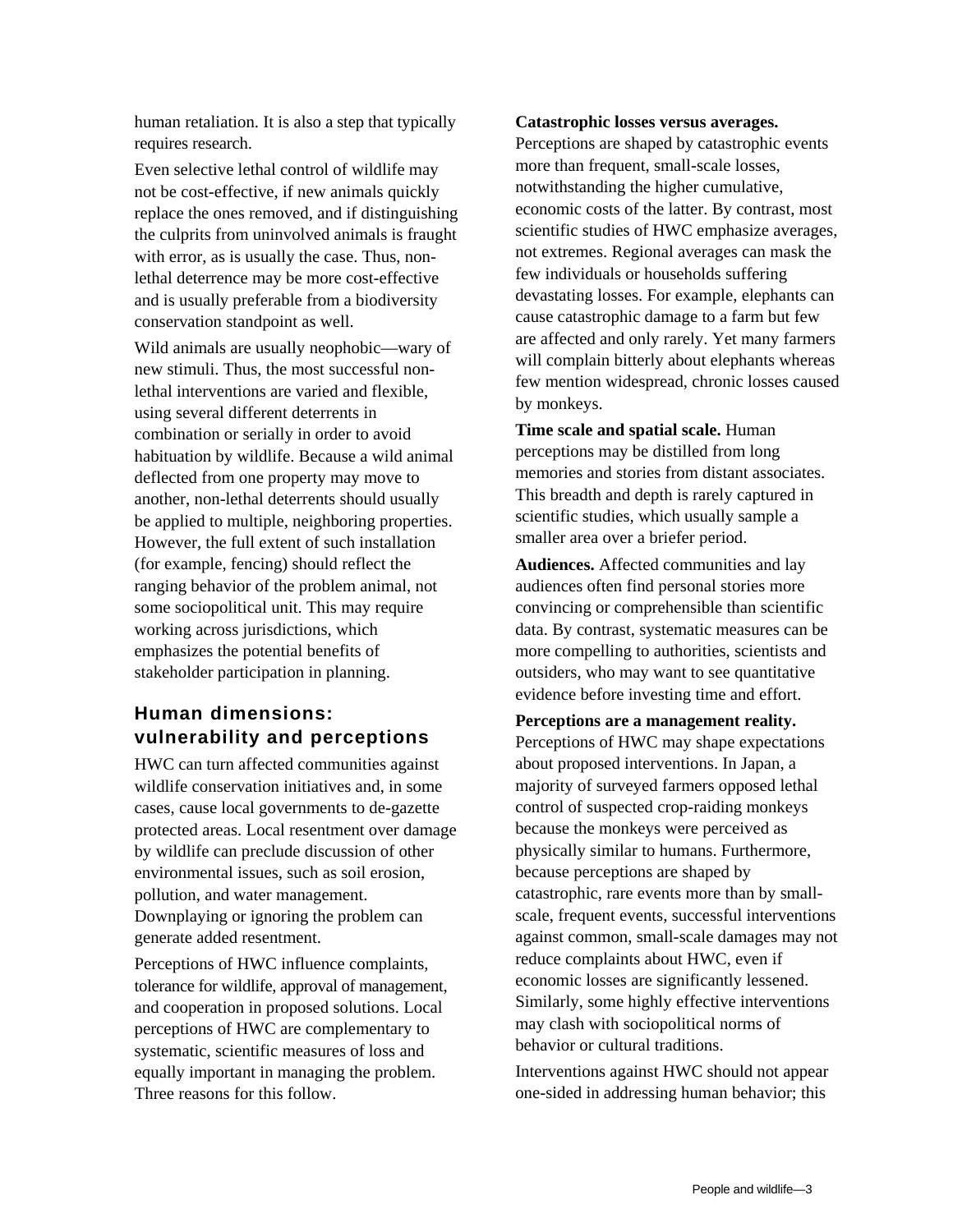can be seen as "blaming the victim." Simultaneous changes in husbandry or human behavior alongside interventions against wildlife behavior may equalize the burden of change. This will usually entail implementing two or more interventions, which also matches recommendations from recent studies that show single interventions rarely work for long.

Perceptions of HWC are shaped not only by the severity and frequency of losses but by numerous social and biophysical factors relating to individual vulnerability and risk. We define "risk" as the likelihood of loss for a given locality. In contrast, "vulnerability" pertains to individual or household capacity to cope with that risk. Neighbors facing identical risk of Andean

bear damage to maize fields may have very different vulnerabilities based on their resources and the protective measure in which they have invested. If one of the neighbors has a second job that precludes guarding her farm, then she may suffer more bear damage but her second income may compensate for the losses.

The tradeoffs between alternative coping methods and their outcomes for vulnerability emphasize that coping methods are experiments.

We define "risk" as the likelihood of loss for a given locality. In contrast, "vulnerability" pertains to individual or household capacity to cope with that risk.

Changing conditions alter these tradeoffs, so we must monitor the outcomes of different coping methods, causes and consequences of differential vulnerability across households, and fluctuating external risk factors especially if we put in place material and technical interventions in regions of marginal productivity. For example, the five-year, multi-



**Local people often fear or resent wildlife as a symbol of government property. (Photo by Leela Hazzah)**

million dollar India Eco-Development Project (IEDP) tried to protect a national park containing tigers, while also protecting crops form wildlife and increasing local incomes. Economic incentives of many sorts were provided in consultation with the beneficiary communities. But biodiversity monitoring was

> cut from the budget and long-term monitoring of economic interventions was not included in the project plan. An independent study conducted five years after the IEDP ended

found that the majority (66%) of material contributions—for alternative livelihoods and for crop defense—were not used or maintained (Gubbi 2007). Furthermore, the author's survey revealed no difference in conservation attitudes between IEDP beneficiaries and nonbeneficiaries around the same park. This is a sobering reminder that incentives for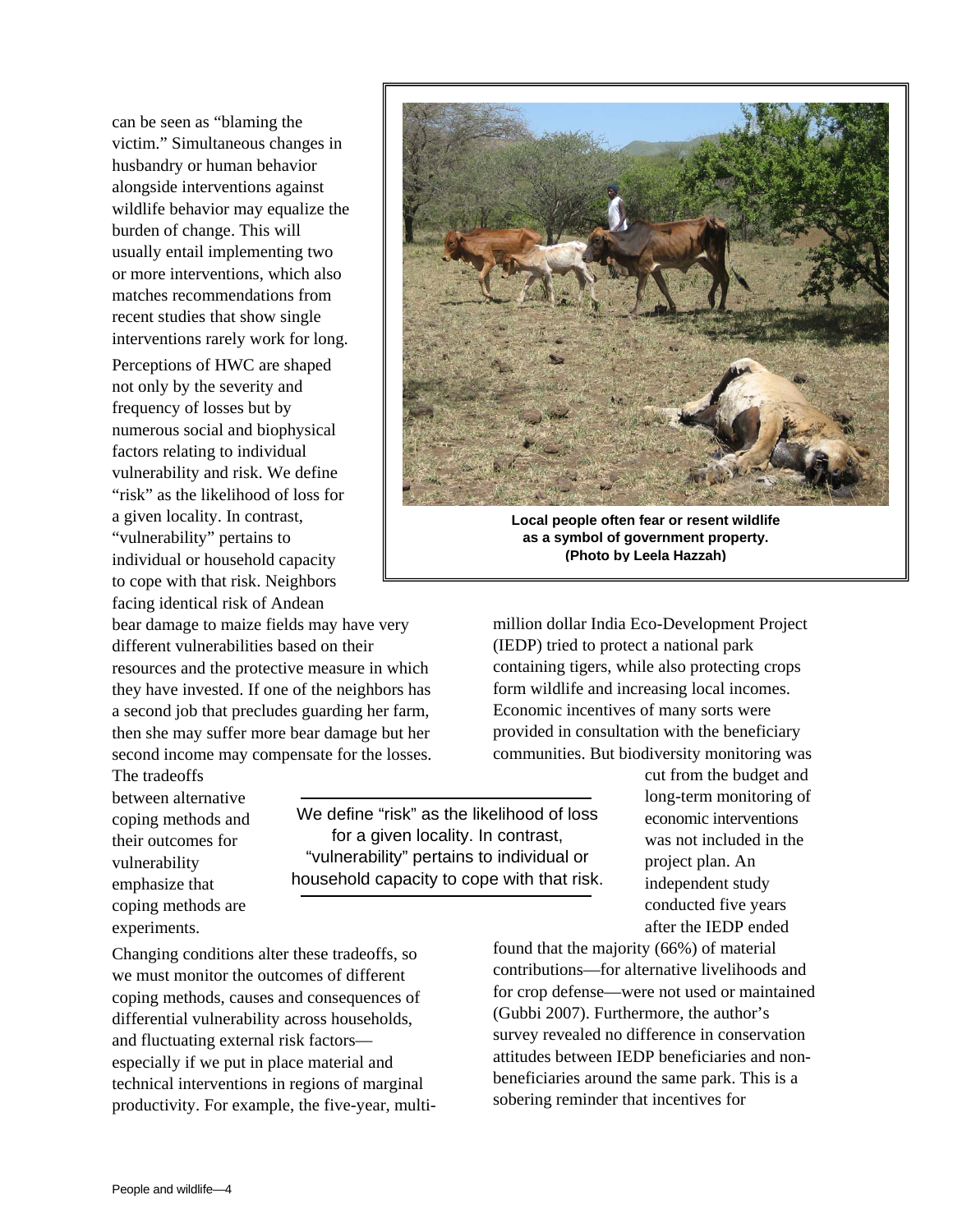conservation must be paired with sanctions or the inputs become entitlements and attitudes or behaviors will not change. Moreover, efforts to protect affected households from HWC must take into account traditional coping methods and the long-term sustainability of whatever interventions are attempted.

## **Coping with HWC**

Coping mechanisms range from individualized self-protection to collective insurance based on social reciprocity. The former depend heavily on individual access to land, labor, and capital, which depend in turn on wealth and political influence. By contrast, communal coping mechanisms depend on kinship networks, traditions of sharing, reciprocity, and joint land management. The poorest, migrant households face compounding vulnerability. Without large landholdings or kin networks they cannot buffer themselves from wildlife conflict, nor can they hire additional labor.

Some settings limit the use of social coping mechanisms (for example, recent migration by new ethnic groups, incentives for individual land ownership). Of course a continuum exists from individual to fully communal, social coping methods, and affected households may participate in both.

Because HWC often leads to destruction of wildlife and wild lands or political clashes over biodiversity protection, outside groups often become involved. At that point, proposed solutions multiply and traditional coping methods may be forgotten. The risk in such cases is that traditional coping methods are often more understandable, sustainable, and cost-effective for affected households than are novel solutions advocated by stakeholders who are less directly affected by HWC. Moreover, the affected communities are sometimes wholly disenfranchised if wildlife authorities and outsiders step in to control HWC.

To avoid the extremes—either traditional, unregulated control of wildlife, which often spirals into unsustainable killing, or novel, technical solutions imposed upon affected peoples—this brief focuses on comanagement, including participation by affected households in decision-making, implementing experimental interventions, and even monitoring HWC.

## **Participation and co-management**

Our starting assumption is that participation should be *optimized*. Namely, participation in planning, implementation and monitoring has potential advantages and disadvantages. The disadvantages reflect the transactional costs of meeting, building consensus and organizing actors into coordinated roles, as well as potential political clashes that arise from differences of opinion or conflicts of interest. The advantages include recruiting influential stakeholders as partners, generating additional ideas for implementation that a subset might have overlooked, combining resources and personnel to attain a shared goal, and providing a model for more democratic and transparent decisionmaking. The optimal level of participation maximizes the ratio of benefits to costs at a given site and at each step in a project cycle. In short, participation should be tailored to local conditions and considered strategically as a means to a goal, not an end in itself.

Ideally, affected individuals and households would manage HWC independently without permanently damaging biodiversity. However, several conditions demand collaboration between affected households and other stakeholders. For one, many conflicts occur at the borders of protected areas or involve endangered species, which may fall under the jurisdiction of wildlife managers. A third party (for example, an NGO or outside researcher) may be needed if there is a history of mistrust among local stakeholders. However, outsiders must avoid being seen as allies of central authorities rather than local communities.

Participatory planning of HWC projects requires defining joint objectives, identifying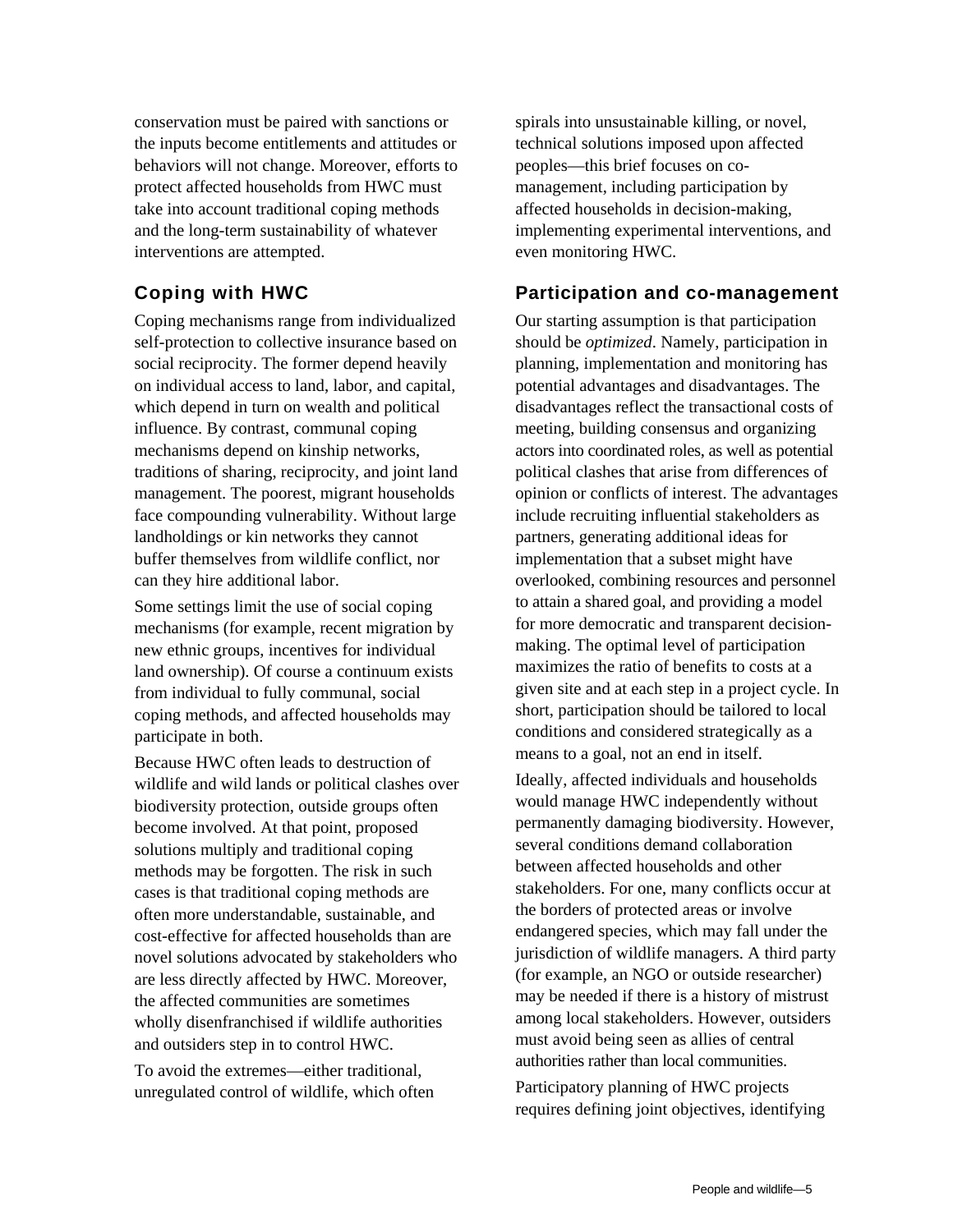obstacles (or indirect threats) and opportunities (the facilitating environment that will improve the probability of successful intervention), followed by discourse on selection and design of interventions and monitoring methods. Joint objectives should include both protecting human welfare and abating threats to wildlife. If these two objectives do not get equal attention and equal investment—as in the example of the IEDP above—the project is likely to fail. One sure-fire way projects to manage HWC will fail to conserve wildlife is if the varied wildlife interest groups are underrepresented or disadvantaged in the decision process. It is easy to weigh the votes of affected households more heavily than the votes of the wildlife and easy also to focus on economic costs and benefits over non-material costs and benefits of HWC situations. By keeping the twin objectives foremost and designing projects with optimal participation in mind, these pitfalls may be avoided.

Among the benefits of participatory planning for HWC projects are the following.

- 1. Because interventions, research and monitoring often require access to private properties and possibly other intrusions on people's lives, efforts to build community understanding, involvement and ownership of a HWC project usually make implementation easier.
- 2. Similarly, many interventions require a change in human behavior. No one likes being told what to do, especially if long-held beliefs or traditions are put in jeopardy; hence, affected individuals or households are more likely to accept changes if they have defined the need for change and identified the change they wish to make, or at least chosen among options offered to them.
- 3. Sanctions against destruction of wildlife are essential in balancing HWC management goals, lest interest in wildlife conservation be subordinated entirely to development activities, which are easier to persuade

stakeholders to accept. Co-management structures allow affected communities to police themselves, if designed properly. For example, conservation groups working in Mongolia and Nepal have been using bilaterally negotiated contracts with livestock producers in snow leopard range for many years. The local communities' households make wool products from domestic sheep, the conservation group sells the products in developed nations at a premium price, and a pre-negotiated portion of the proceeds is paid to each producer. Also, the community as a whole gets a substantial bonus distributed equally among its members if monitoring of snow leopards and their prey shows that conservation goals were met that year. Community members have turned in outside poachers on their community lands to avoid losing the bonus.

Clearly, the benefits of participation require legitimate representatives of local stakeholders, including fair attention to the differential distribution of vulnerability due to gender, ethnicity, wealth, etc. Because those who complain loudest may not be the most vulnerable, allowing affected households to discuss the distribution of costs and benefits openly and transparently may promote equity in interventions.

#### **Interventions**

Sociopolitical acceptance of interventions can be as important as cost-effectiveness. Familiar, inexpensive interventions—those that require little new technology and minimal change to existing behavior—are most likely to succeed. For example, one of the snow leopard teams mentioned above provided modest financial and technical support to build a communal corral after villagers identified this as the most appropriate intervention. In this case, corrals were in wide use but communal herd management was not traditional.

From the outset, it is important to dispel hopes for money or "silver bullet" interventions.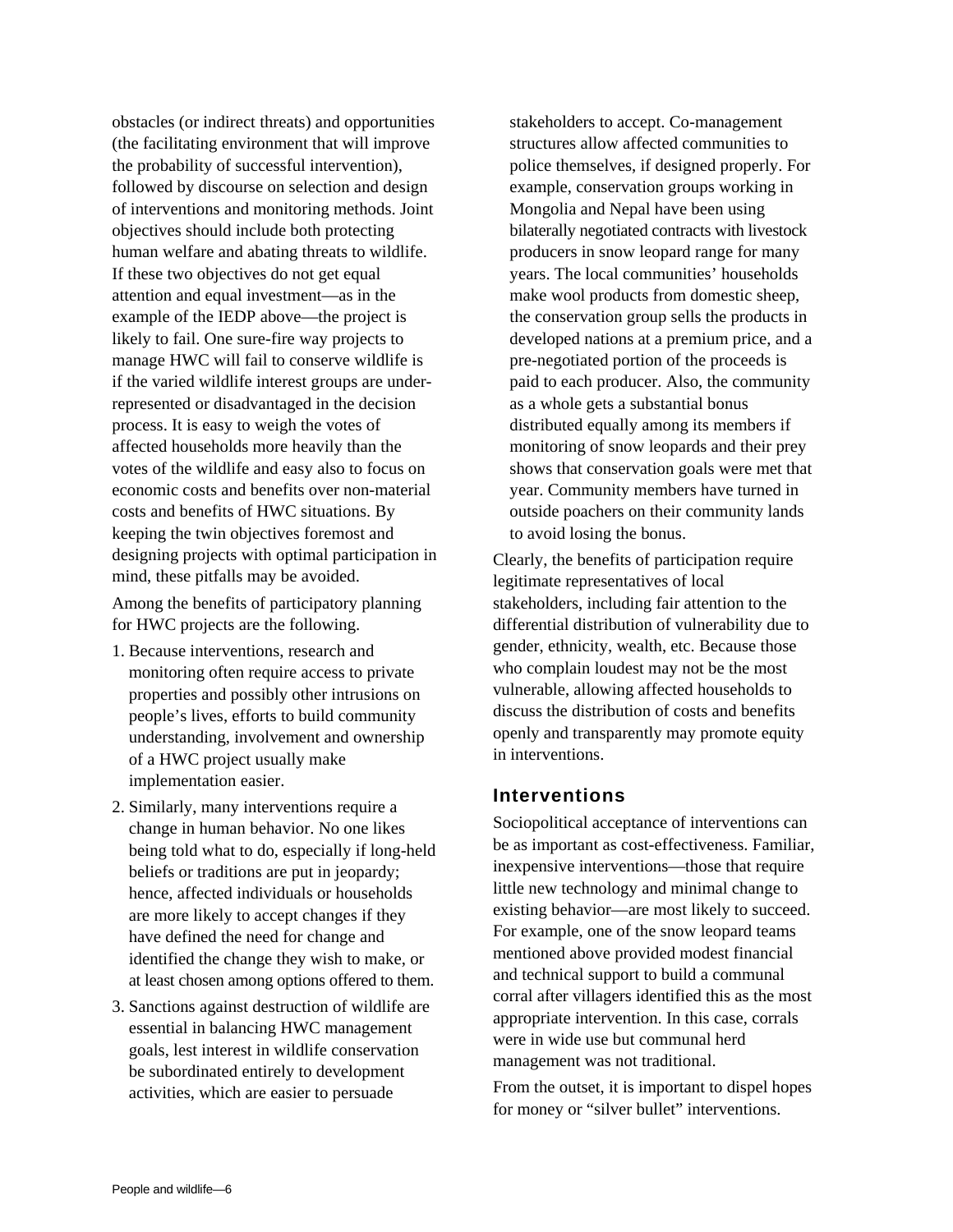Naturally, many people suffering losses to wildlife want compensation and final solutions. Such solutions are rare or illusory. Yet careful analysis of the factors that make households vulnerable and the factors that elevate risk, in conjunction with information on wildlife behavioral ecology, will usually bring to mind an array of direct and indirect interventions. Combining direct and indirect interventions promises to balance wildlife and human needs most effectively.

#### **Direct interventions.** Most HWC situations

involve wildlife encountering untended or undefended property or being attracted to more palatable or nutritious food sources than are found in the wild. Accordingly, most direct interventions attempt to defend property (guards, barriers, removal of wildlife) or reduce its attractiveness (repellents) or some combination of the two (changing the type, timing or location of human activities). Few have tried to increase the relative attractiveness or availability of wild foods, which might be classified as the latter form of intervention. Most direct interventions have been tested

experimentally or been subject to generations of testing by producers under operating conditions. This is not true of indirect interventions that grew out of the wildlife conservation movement.

**Indirect interventions.** Because HWC only requires intervention if the affected households cannot tolerate it, some managers of HWC advocate raising people's tolerance as an indirect means to reduce conflicts. The most common form is compensation—payments after losses have occurred. Compensation has been criticized from every conceivable perspective using both theory and empirical evidence. It is particularly subject to fraud,

corruption and inequity; it discourages investment in defense of property and can forestall investment in more permanent solutions; once begun, its costs inevitably rise and it is very hard to terminate; and it gives greater weight to the voices of wealthy, outside donors in HWC decision-making. On the other hand, compensation does spread the costs of wildlife conservation more equitably across society; it can also bring hostile stakeholders to the discussion and give a stronger voice to wildlife protection interests.

#### **Classification of methods to mitigate HWC**

*Direct methods reduce the severity or frequency of wildlife damage:* 

- Barriers (fences, trenches, walls, buffer zones, etc.)
- Guards (human or animal)
- Changing the type, timing or location of human activities
- Repellents (chemical, auditory or visual aversive stimuli)
- Removal of wildlife (capture, killing, sterilization)

*Indirect methods raise people's tolerance for conflicts with wildlife:* 

- Compensation and incentives
- Participation
- Research and environmental education

Providing incentives in the form of material or technical inputs *before* losses occur to avert retaliation against wildlife should be superior to compensation for balancing human and wildlife needs, because incentives support prevention while compensation promotes reaction and dependence on a donor. The caution accompanying the above statements is that incentive-based conservation is an untested idea, despite its recent popularity. As mentioned, participation of affected households may increase their tolerance for a HWC mitigation project. It may also improve their tolerance for wildlife damages. This is somewhat speculative, but preliminary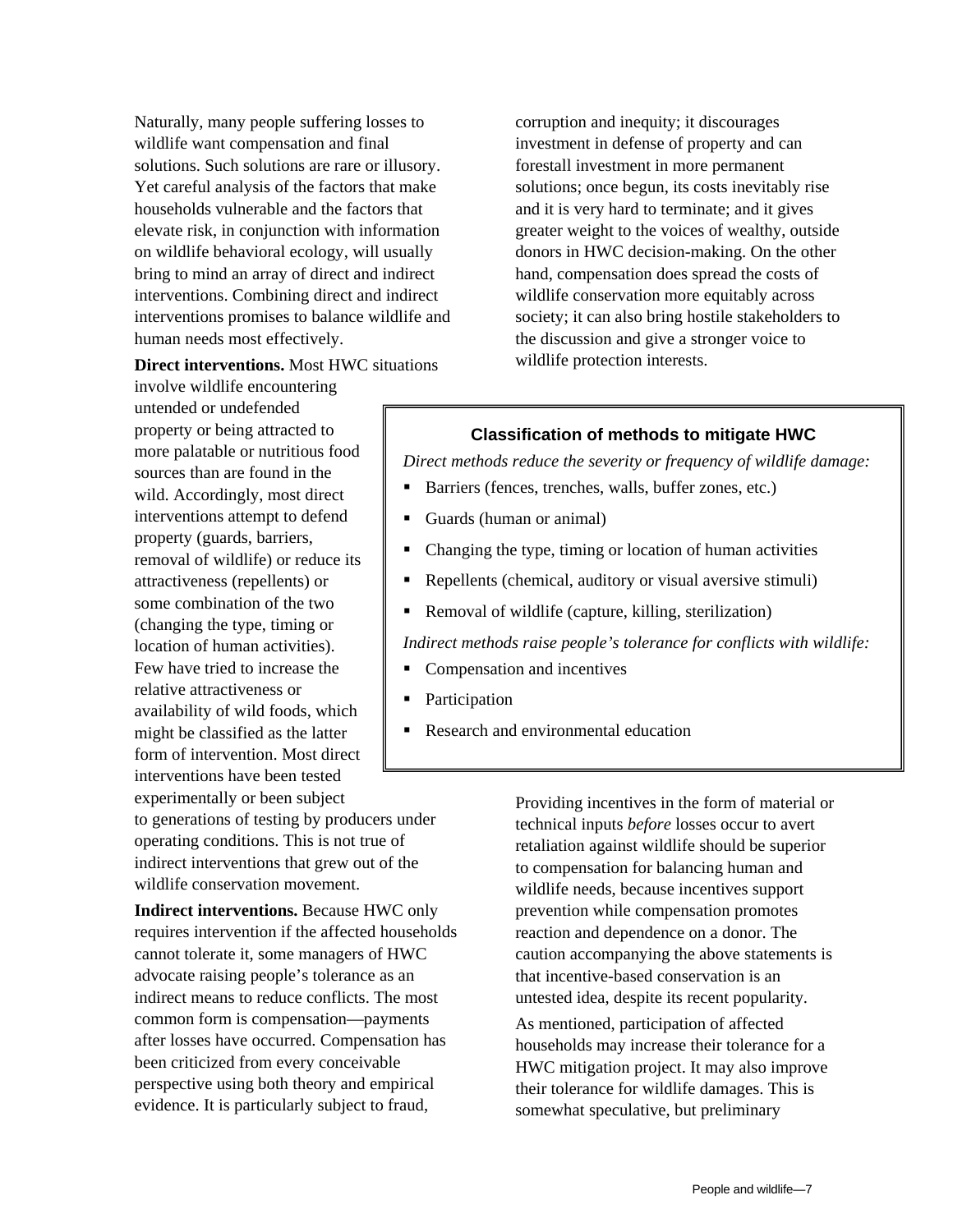anecdotes suggest people's complaints soften when something is being done about HWC. Presumably, planning is not sufficient but perhaps interventions are sufficient even if effectiveness has not been demonstrated.

Finally, research and ensuing dissemination, often called environmental education or outreach, is sometimes credited with improving people's tolerance for threatening wildlife. We have abundant evidence from studies of human attitudes that people with more formal education are more tolerant of large carnivores. However, individuals that specifically have greater knowledge of wildlife, including

carnivores, are not always more tolerant. Hence we need a rigorous experimental test because the need for environmental education is an assumption of many environmental projects.

There is no substitute for a thorough understanding of the behavioral biology of conflict-causing species, especially as it pertains to their interactions with people.

because the things one measures, how one frames questions, and how one interprets the results, may favor one side or another. Care should be taken to remain impartial as an honest broker of information; that is, the researcher must relinquish control over the outcome of negotiations between stakeholders.

**Human dimensions.** Means to study and measure perceptions, vulnerability and coping methods vary and vary in effectiveness. Group meetings are valuable sources of insights into perceptions, but they often only air publiclysanctioned views or the majority experience. Capturing more representative opinions should

improve understanding of HWC and can build trust among stakeholders.

Gender, economic, and political inequities may require confidential communications. When one interviews people

## nuance and insight into perceptions. Hostcountry nationals should probably lead monitoring teams, and it is even better if local community members do so. Even so, interviews with women may not be possible if men block access. By conducting interviews in women's ambits, one may find women perceive and report different wildlife threats than do men. Participatory mapping exercises are usually helpful because HWC is unevenly distributed in space and many people encode natural resource information spatially in mental maps. A hard-copy map can also be brought to individual interviews to gain more nuanced views of the social and spatial distribution of conflicts. However, twodimensional representations of space are not salient to all individuals or cultures.

similar to oneself, one may capture more

**Wildlife dimensions.** One must have basic measurements of damage location, timing, severity and which species were involved to select the appropriate interventions or install them effectively. If feasible, collect ecological

### **Role of research**

Collecting baseline information is a vital first step in managing HWC because understanding the timing and locations of conflicts, the behaviors of the involved individuals (wildlife and human), and the perceptions of affected stakeholders is essential to planning. Large gaps in knowledge will render inefficient or ineffective any efforts to select and design interventions or monitor the success of such interventions. Research often enjoys a measure of tolerance because it is generally minimally intrusive on people's lives and its product (knowledge) is often clear. However, this positive scenario is not guaranteed. Rural people often want reimbursement or interventions against HWC, not research. One farmer facing elephant crop damage wanted "food, not numbers." Communities marginalized by political conditions may distrust and reject research if it has been used to their detriment in the past. Research itself can be politicized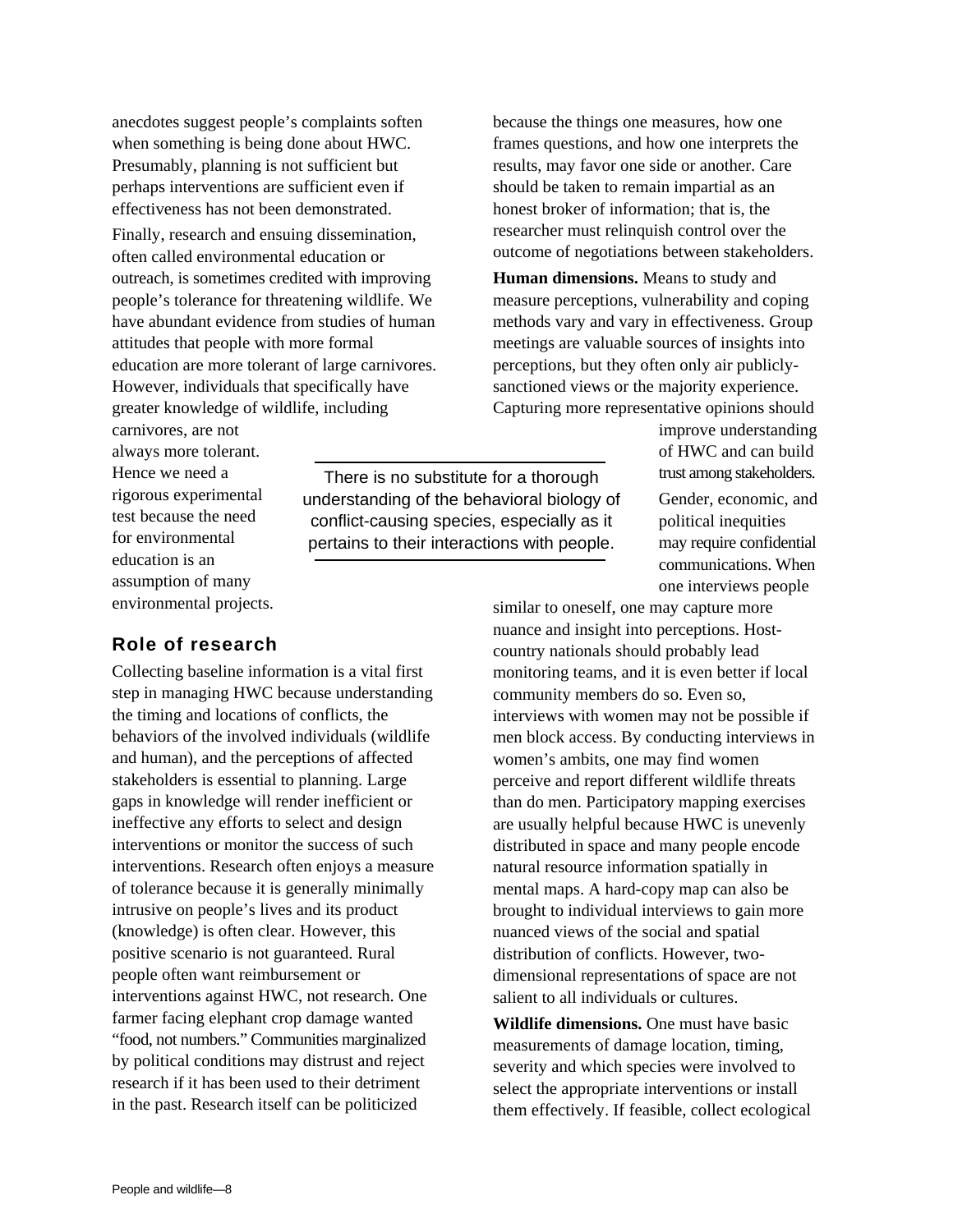and behavioral data on the wildlife in and around human use areas rather than relying on studies from wilderness. There is no substitute for a thorough understanding of the behavioral biology of conflict-causing species, especially as it pertains to their interactions with people.

**Testing candidate interventions.** Research findings may also be useful to catalyze dialogue about interventions, especially when the research has been invited and co-designed by local stakeholders. Avoid choosing the first solution that comes to mind. Any proposed solution is an experiment and should be treated as such.

## **Monitoring interventions**

Monitoring is essential to judge the effectiveness of interventions, which are, by their nature, experiments. Monitoring should include three hierarchical measures of performance:

- Were interventions put in place as planned?
- Did the level of HWC diminish?
- Was biodiversity maintained or restored? Was human welfare improved?

At a minimum, monitoring should distinguish background fluctuations in HWC, wildlife populations and human welfare indicators, from the effects of interventions.

Having designed long-term monitoring protocols, project planners would be well advised to prepare alternatives that are less intrusive on affected households. Having two or more options gives the subjects a choice as to the level of intrusion into their affairs. The two alternatives should be nearly equal in information gained, but differ in logistical features that affect community involvement or interruptions to community schedules. For example, a team discussed two plans to study

and ameliorate cattle losses in Bolivia. The first was simplest for the wildlife managers (ask livestock owners to pool their small herds in one valley with a communal system for rotating between valleys), but the team expected low tolerance for such a plan given the community's reputation for individualism. So they devised a second proposal that was deemed simpler for livestock owners (park guards located in town would inspect cattle carcasses in every valley). In both cases, most incidents of cattle mortality would be detected and investigated (less quickly or reliably in the second plan), yet the first plan involved more change in traditional activities.

## **Conclusions**

This brief outlines the wildlife dimension of human-wildlife conflicts, reviews recent advances in understanding affected people's perceptions of risk and resolution, traces paths to successful intervention through comanagement, and finally examines the key role of research in the resolution of human-wildlife conflicts. Our approach emphasizes social science input because HWC is as much a social problem as a technical challenge. Although the steps are simple and straightforward, site-specific details can be maddeningly complex.

The capacity to effectively manage wildliferelated threats to human safety and property without compromising wildlife population viability or human life and livelihoods—is within our grasp. To do so, we believe comanagers must combine technical expertise with local knowledge and embrace transparent and democratic processes of participatory planning, with the sacrifices this entails.